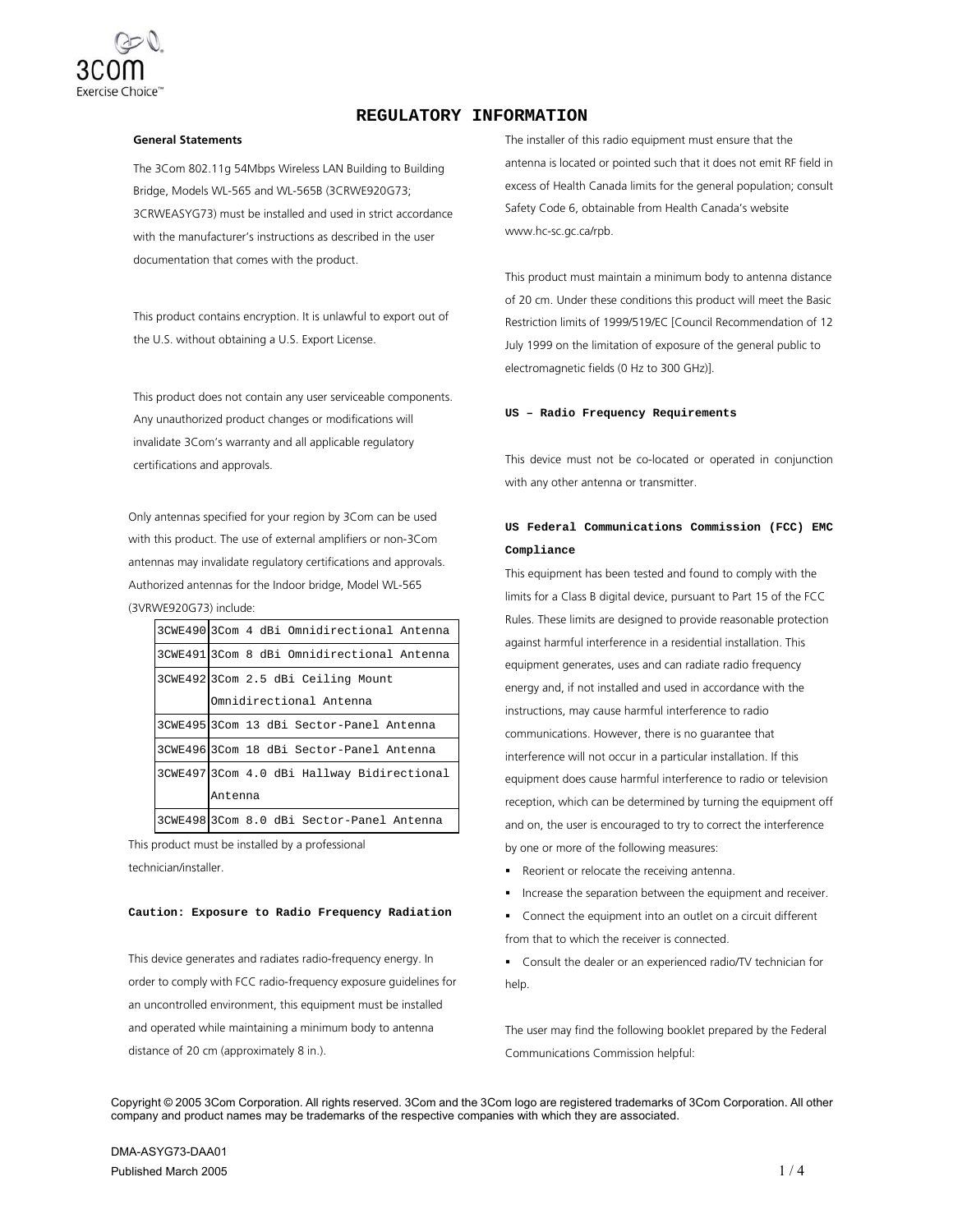

The Interference Handbook

This booklet is available from the U.S. Government Printing Office, Washington, D.C. 20402. Stock No. 004-000-0034504. 3Com is not responsible for any radio or television interference caused by unauthorized modification of the devices included with this 3Com 802.11g 54Mbps Wireless LAN Building to Building Bridge, Models WL-565 and WL-565B (3CRWE920G73; 3CRWEASYG73), or the substitution or attachment of connecting cables and equipment other than specified by 3Com.

# The correction of interference caused by such unauthorized modification, substitution or attachment will be the responsibility of the user.

**US Manufacturer's FCC Declaration of Conformity**  3Com Corporation 350 Campus Drive Marlborough, MA 01752-3064, USA (508) 323-5000 Date: Mar 16, 2005

Declares that the Product: Brand Name: 3Com Corporation Model Number: WL-565 , WL-565B. Equipment Type: 3Com 802.11g 54Mbps Wireless LAN Building to Building Bridge.

Complies with Part 15 of the FCC rules. Operation is subject to the following two conditions: (1) this device may not cause harmful interference, and (2) this device must accept any interference received, including interference that may cause undesired operation.

> 3Com Corporation Model WL-565 , WL-565B.

**Industry Canada – RF Compliance** 

This device complies with RSS 210 of Industry Canada.

Operation is subject to the following two conditions: (1) this device may not cause interference, and (2) this device must accept any interference, including interference that may cause undesired operation of this device.

L ' utilisation de ce dispositif est autorisée seulement aux conditions suivantes: (1) il ne doit pas produire de brouillage et (2) l' utilisateur du dispositif doit étre prêt à accepter tout brouillage radioélectrique reçu, même si ce brouillage est susceptible de compromettre le fonctionnement du dispositif.

The term "IC" before the equipment certification number only signifies that the Industry Canada technical specifications were met.

To reduce potential radio interference to other users, the antenna type and its gain should be so chosen that the equivalent isotropically radiated power (EIRP) is not more than that required for successful communication. To prevent radio interference to the licensed service, this device is intended to be operated indoors and away from windows to provide maximum shielding. Equipment (or its transmit antenna) that is installed outdoors is subject to licensing.

Pour empecher que cet appareil cause du brouillage au service faisant l'objet d'une licence, il doit etre utilize a l'interieur et devrait etre place loin des fenetres afin de Fournier un ecram de blindage maximal. Si le matriel (ou son antenne d'emission) est installe a l'exterieur, il doit faire l'objet d'une licence.

Industry Canada -- Emissions Compliance Statement

This Class B digital apparatus complies with Canadian ICES-003.

Avis de Conformité à la Réglementation d'Industrie Canada Cet appareil numérique de la classe B est conform à la norme NMB-003 du Canada.

Copyright © 2005 3Com Corporation. All rights reserved. 3Com and the 3Com logo are registered trademarks of 3Com Corporation. All other company and product names may be trademarks of the respective companies with which they are associated.

DMA-ASYG73-DAA01 Published March 2005  $2/4$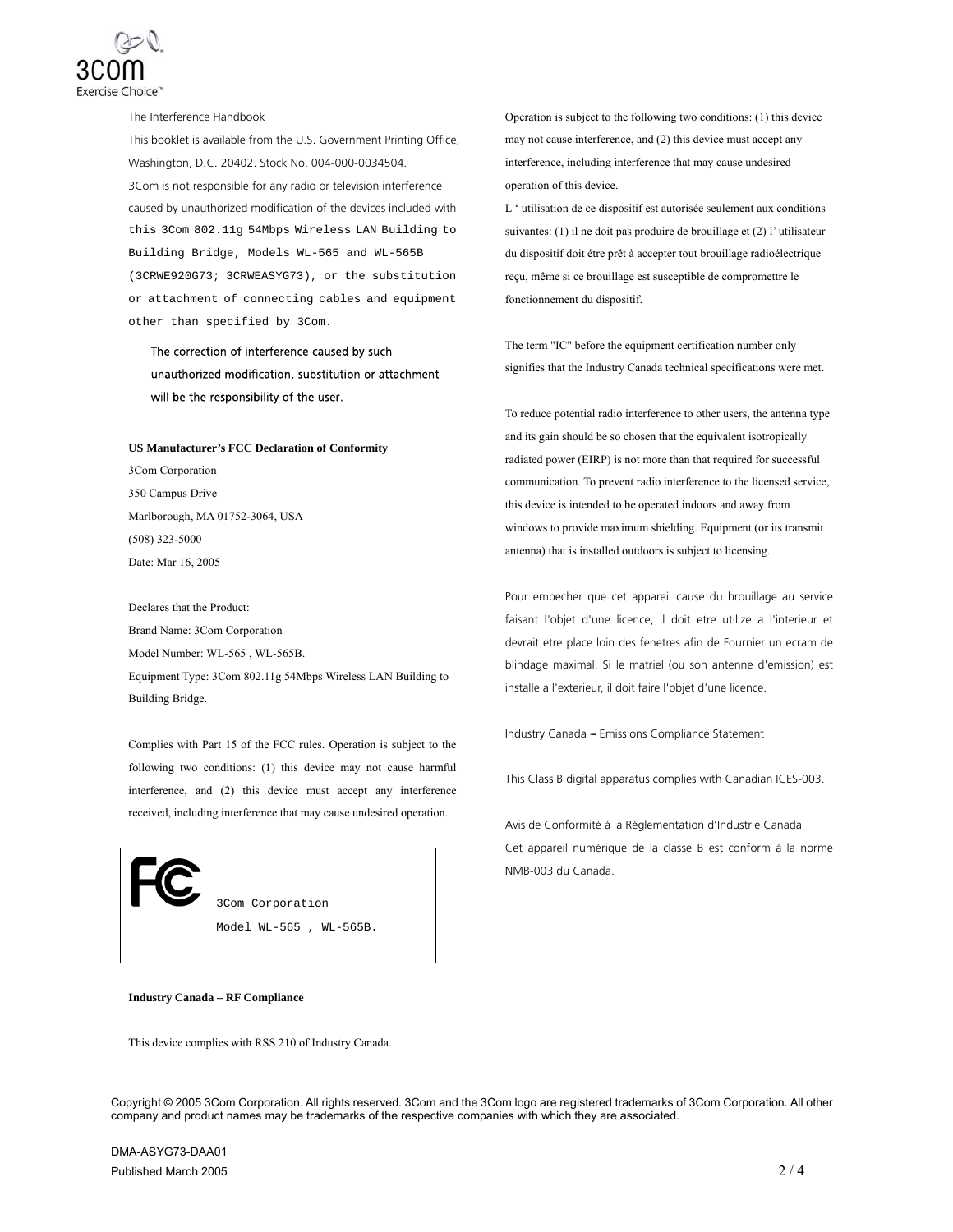

### **Safety Compliance Notice**

This device has been tested and certified according to the following safety standards and is intended for use only in Information Technology Equipment which has been tested to these or other equivalent standards:

- UL Standard 60950-1
- CAN/CSA C22.2 No. 60950-1
- IEC 60950
- EN 60950-1

#### **EU Compliance**



## Usage restrictions apply. See documentation

This equipment may be operated in

|  |  | $ \text{AT} $ BE $  \text{CY}  $ CZ $  \text{DK}  $ EE $  \text{FI}  $ FR |  |  |
|--|--|---------------------------------------------------------------------------|--|--|
|  |  | DE GR HU IE IT UV LT LU                                                   |  |  |
|  |  | MTNL PL PT SK SI ES SE                                                    |  |  |
|  |  | $ GB $ is $ L $ $ NO CH BG RO TR$                                         |  |  |

Intended use: IEEE 802.11g radio LAN device

NOTE: To ensure product operation is in compliance with local regulations, select the country in which the product is installed. Refer to Chapter 3 of this Guide.

| English | Hereby, 3Com Corporation, declares that    |
|---------|--------------------------------------------|
|         | this RLAN device is in compliance with the |
|         | essential requirements and other relevant  |
|         | provisions of Directive 1999/5/EC.         |
| Finnish | 3Com Corporation vakuuttaa täten että      |
|         | RLAN device tyyppinen laite on direktiivin |
|         | 1999/5/EY oleellisten vaatimusten ja sitä  |
|         | koskevien direktiivin muiden ehtojen       |
|         | mukainen.                                  |
| Dutch   | Hierbij verklaart 3Com Corporation dat het |

|         | toestel RLAN device in overeenstemming     |
|---------|--------------------------------------------|
|         | is met de essentiële eisen en de andere    |
|         | relevante bepalingen van richtlijn         |
|         | 1999/5/EG                                  |
|         | Bij deze verklaart 3Com Corporation dat    |
|         | deze RLAN device voldoet aan de            |
|         | essentiële eisen en aan de overige         |
|         | relevante bepalingen van Richtlijn         |
|         | 1999/5/EC.                                 |
| French  | Par la présente 3Com Corporation déclare   |
|         | que l'appareil RLAN device est conforme    |
|         | aux exigences essentielles et aux autres   |
|         | dispositions pertinentes de la directive   |
|         | 1999/5/CE                                  |
|         | Par la présente, 3Com Corporation déclare  |
|         | que ce RLAN device est conforme aux        |
|         | exigences essentielles et aux autres       |
|         | dispositions de la directive 1999/5/CE qui |
|         | lui sont applicables                       |
| Swedish | Härmed intygar 3Com Corporation att        |
|         | denna RLAN device står I                   |
|         | överensstämmelse med de väsentliga         |
|         | egenskapskrav och övriga relevanta         |
|         | bestämmelser som framgår av direktiv       |
|         | 1999/5/EG.                                 |
| Danish  | Undertegnede 3Com Corporation erklærer     |
|         | herved, at følgende udstyr RLAN device     |
|         | overholder de væsentlige krav og øvrige    |
|         | relevante krav i direktiv 1999/5/EF        |
| German  | Hiermit erklärt 3Com Corporation, dass     |
|         | sich dieser/diese/dieses Managed Accces    |
|         | Point in Übereinstimmung mit den           |
|         | grundlegenden Anforderungen und den        |
|         | anderen relevanten Vorschriften der        |
|         | Richtlinie 1999/5/EG befindet". (BMWi)     |
|         | Hiermit erklärt 3Com Corporation die       |
|         | Übereinstimmung des Gerätes RLAN           |
|         | device mit den grundlegenden               |
|         | Anforderungen und den anderen              |
|         | relevanten Festlegungen der Richtlinie     |
|         | 1999/5/EG. (Wien)                          |
| Greek   | ΜΕ ΤΗΝ ΠΑΡΟΥΣΑ 3Com Corporation            |
|         |                                            |

Copyright © 2005 3Com Corporation. All rights reserved. 3Com and the 3Com logo are registered trademarks of 3Com Corporation. All other company and product names may be trademarks of the respective companies with which they are associated.